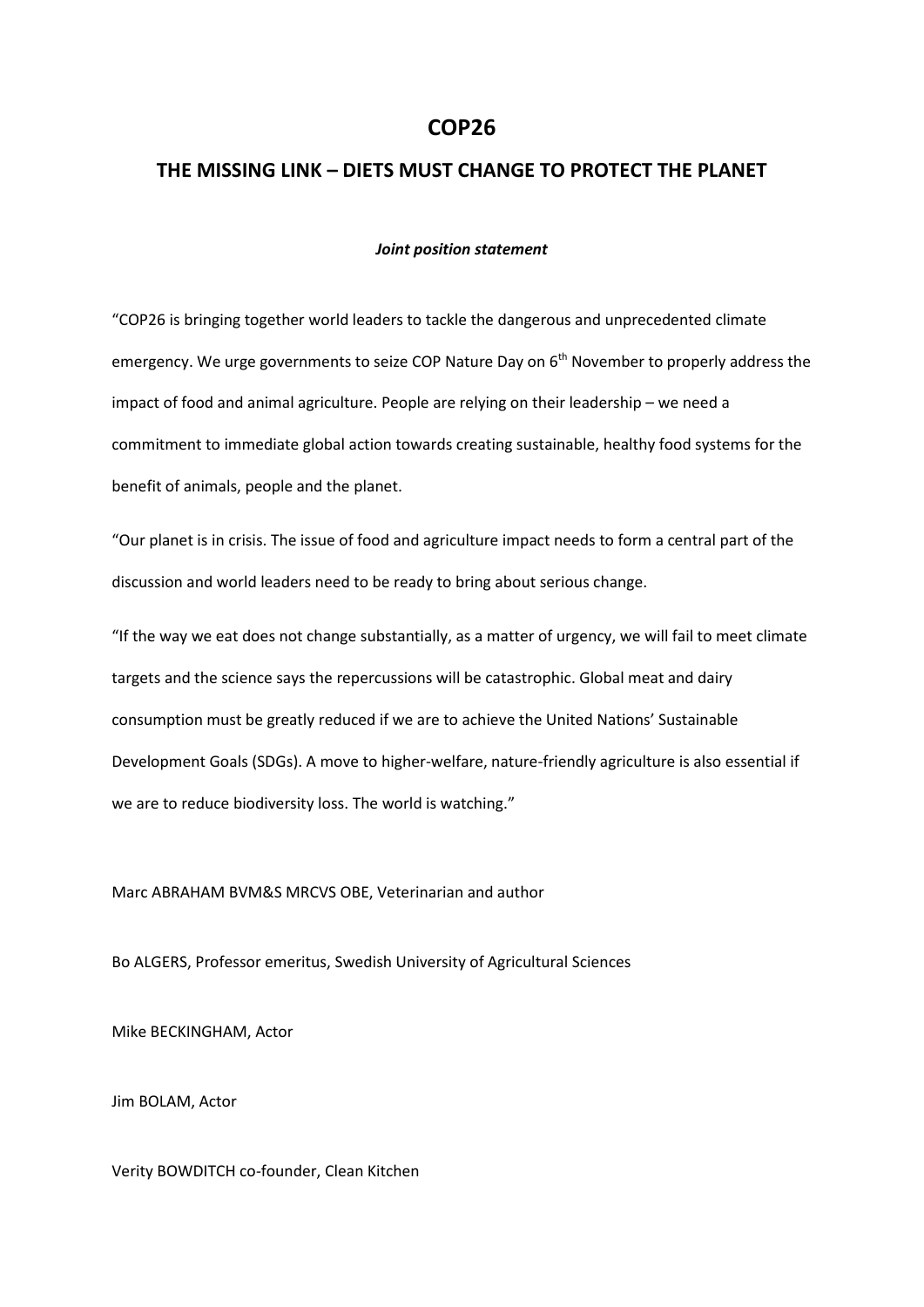Dr Eleanor BOYLE, Canadian educator and writer on the global need to transform to sustainable and compassionate diets

Dr Dan BROOK PhD, Lecturer in Sociology, San Jose State University, and Advisory Board member of Jewish Veg

Marita CANDELA, Professor of Law at the Autonomous University of Barcelona, and founder of the European Group of Animal Law Studies

Joy CARTER CBE DL, Professor emeritus of Geochemistry and Health, and former Vice-Chancellor, University of Winchester

Dr Kathleen DUFFY, SSJ, President, American Teilhard Association

Ian J.H. DUNCAN, Professor emeritus in Animal Welfare, University of Guelph

Dr James G. DYKE MSc, Lecturer in Global Sustainability Solutions, University of Exeter

Alexandros FRANTZIS, Founder and scientific director of the Pelagos Cetacean Research Institute

Michael GILMOUR, Professor, author, and Fellow of the Oxford Centre for Animal Ethics

Dave GOULSON, Professor of Biology, University of Sussex, and Founder, Bumblebee Conservation **Trust** 

Dr David GRUMMETT, Senior Lecturer in Theology and Ethics, University of Edinburgh, and author and advisor on the ethics of farm animal welfare

Sue JAMESON, Actress

Stanley JOHNSON, Author, environmentalist and former MEP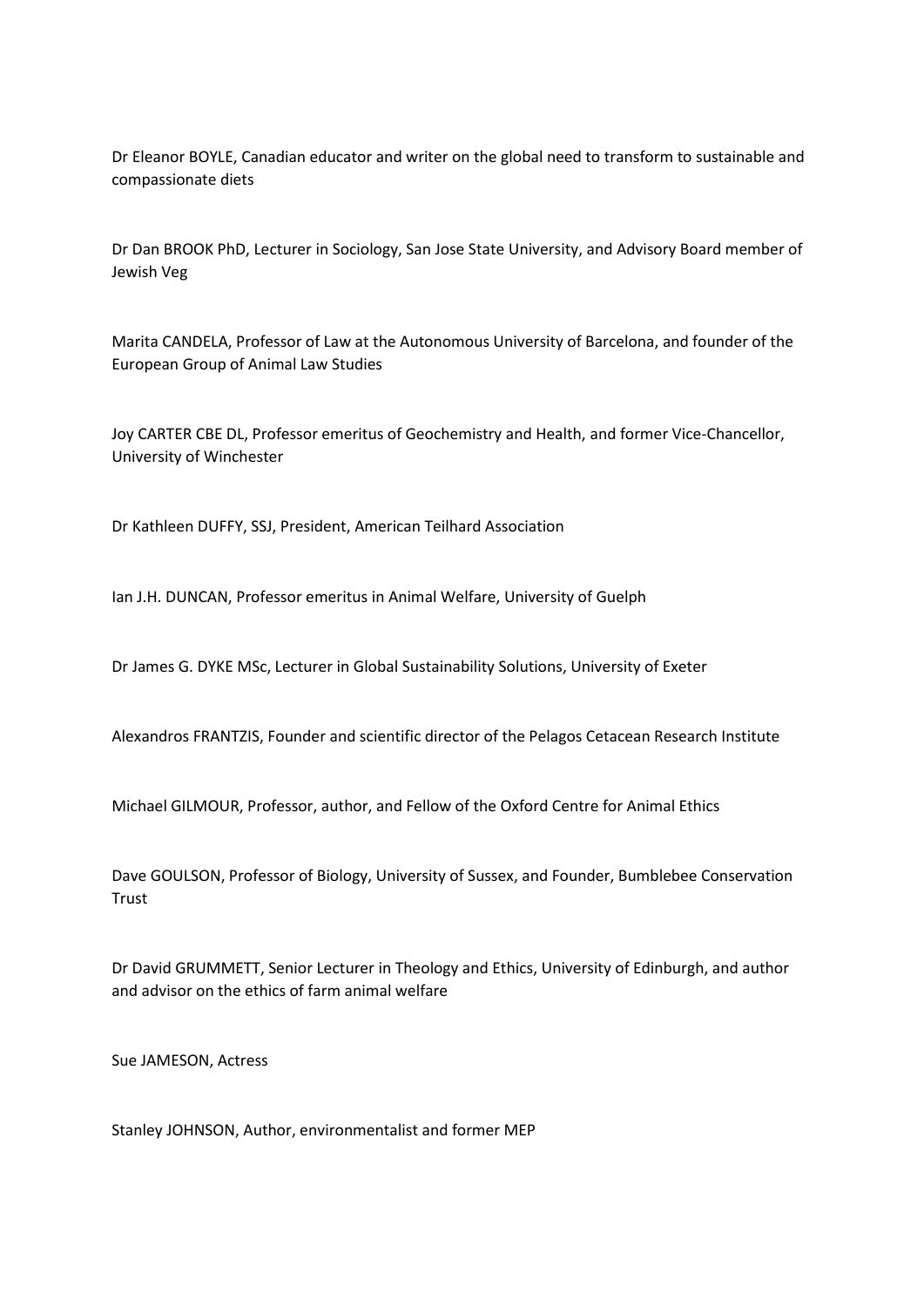Fazlun KHALID, Founder, Islamic Foundation for Ecology and Environmental Sciences

Andrew KNIGHT, Professor of Animal Welfare and Ethics, University of Winchester

Toby KNOWLES, Professor of Farming and Food Science, School of Veterinary Science, University of Bristol

Martin LANKESTER, Avalon, Netherlands

Lady Katya LESTER, Barrister and judge in the UK Immigration and Asylum Tribunal

Marina LEWYCKA, Author

Rod LIDDLE, Journalist

The Revd Professor Andrew LINZEY, Director, Oxford Centre for Animal Ethics

Joanna LUMLEY OBE, Actress

Sir David MADDEN KCMG, Vice Chair of Compassion in World Farming, Senior Member and Distinguished Friend of St Antony's College, Oxford

Jeffrey MASSON, Author and expert on animal sentience

Dr Anni MCLEOD, Veterinarian and consultant on farmed animal policy and economics

Deborah MEADEN, Business woman

Professor Ben MEPHAM, Bioethics at Nottingham and Lincoln Universities

Dr Emma MILNE BVSc FRCVS, Veterinarian and author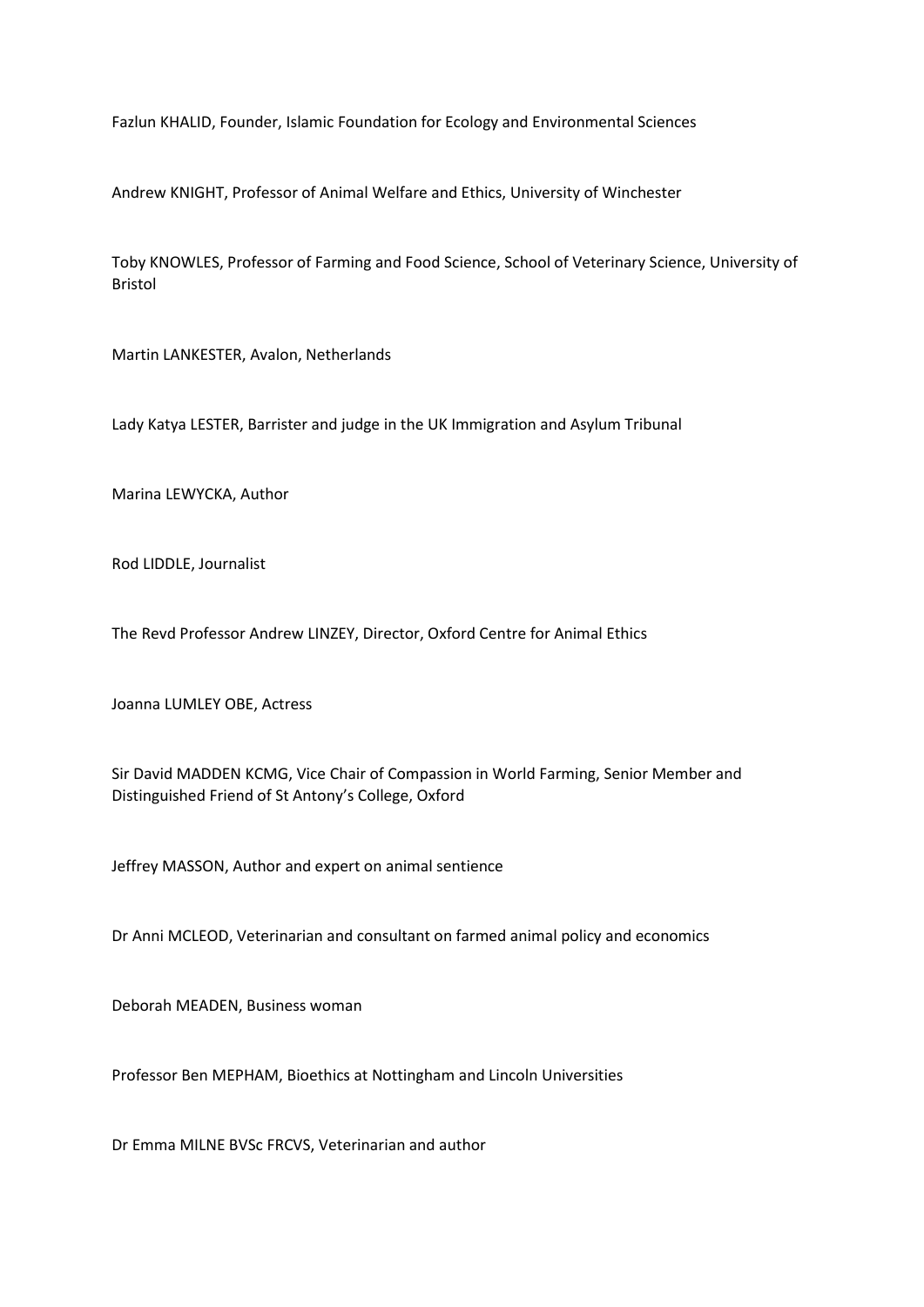Kika MIRYLEES, Actress

Chris MULLIN, Author, journalist and former Select Committee Chair

Dr David NALLY, Senior Lecturer, Geography, and Fellow of Jesus College, University of Cambridge

Nithi NESADURAI, President, Environmental Protection Society, Malaysia

Linda NEWBERY, Author

Martin PALMER, CEO, FaithInvest, and Patron of the Faith Plans Programme

Dr Silvia PANIZZA, Teaching and Research Fellow in ethics, University College Dublin

Arthur PARKINSON, Writer, Pottery Gardener and Environmental Campaigner

Raj PATEL, Research Professor, University of Texas at Austin

Mikey PEARCE, co-founder, Clean Kitchen

Jonathan PORRITT CBE, writer and broadcaster

Dr Kate RAWLES, Outdoor philosopher, writer, environmentalist

Professor Martin REES, Cosmologist and astrophysicist, and former UK Astronomer Royal

Rabbi David ROSEN KSG, CBE, International President, Religions for Peace

Carol ROYLE, Actress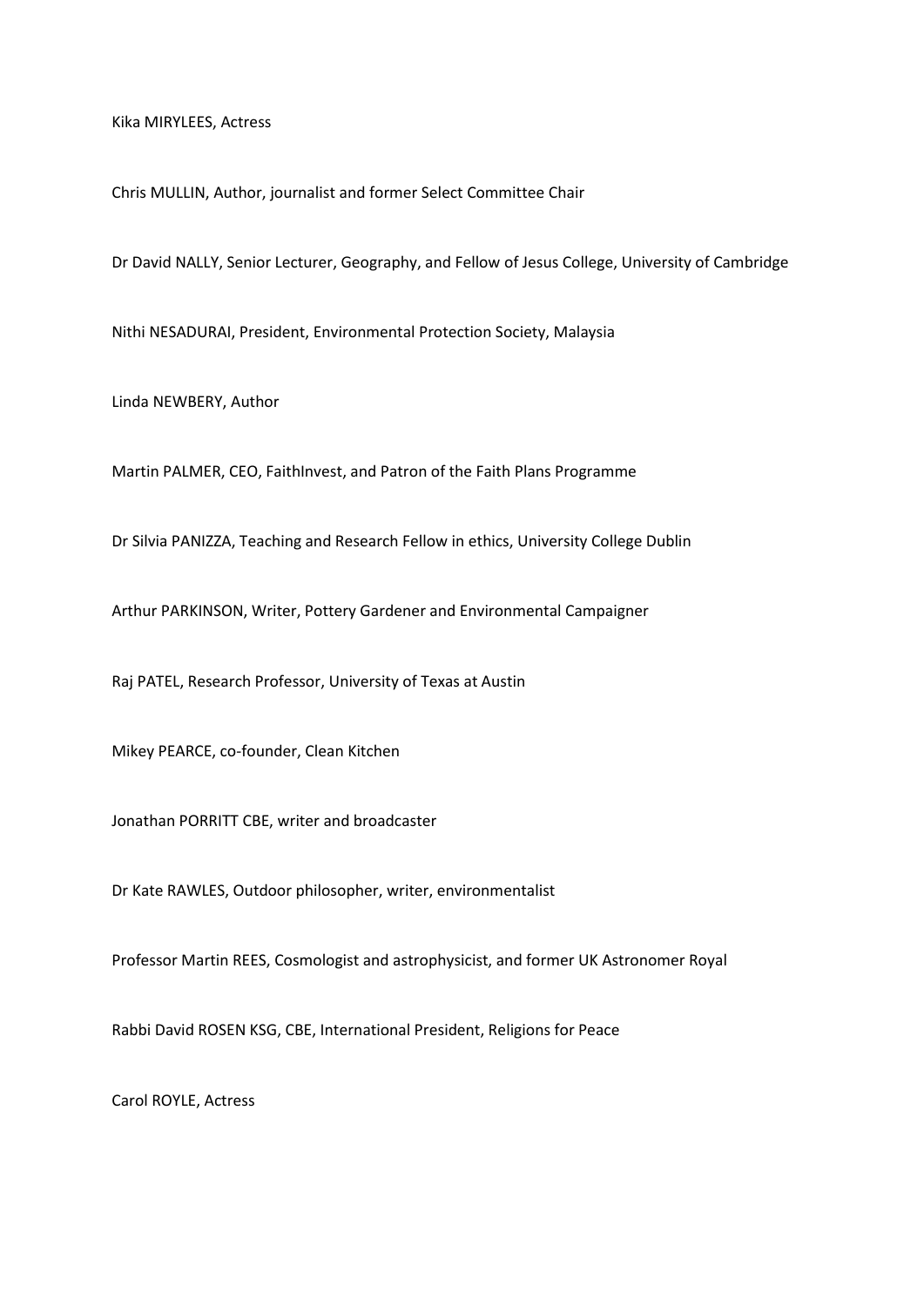Dr Richard RYDER, Author and campaigner on animal rights, created the terms 'speciesism' and 'painism'

Professor Carl SAFINA, Founding President of the Safina Center

Rafał Serafin, CEO of the Partners for the Environment Foundation, Poland

Peter SINGER, Ira W. DeCamp Professor of Bioethics, Princeton University

Dr Lynne SNEDDON, Expert in fish welfare, University of Gothenburg, Sweden

Julia STEPHENSON, Journalist and author

Fred STEWARD, Professor emeritus, School of Architecture and Cities, University of Westminster

Carola STRASSNER, Professor of Sustainable Food Systems / Nutrition Ecology at the University of Applied Science, Münster

Geoff TANSEY, Curator, Food Systems Academy

Richard TEMPLER, Director of Innovation, Grantham Institute, Imperial College London

Alan TITCHMARSH, MBE VMH DL, Presenter and author, Chancellor of Winchester University

Dr Tereza VANDROVCOVÁ, Lecturer in Sociology at the University of New York in Prague and cofounder of European Association for Critical Animal Studies

Dr Kamil VLČEK, Neuroscientist at the Institute of Physiology, Czech Academy of Sciences in Prague

John WEBSTER, Professor emeritus of Animal Husbandry, University of Bristol

Amy WILSON, Attorney, and the first South African to graduate with a Masters degree in Animal Law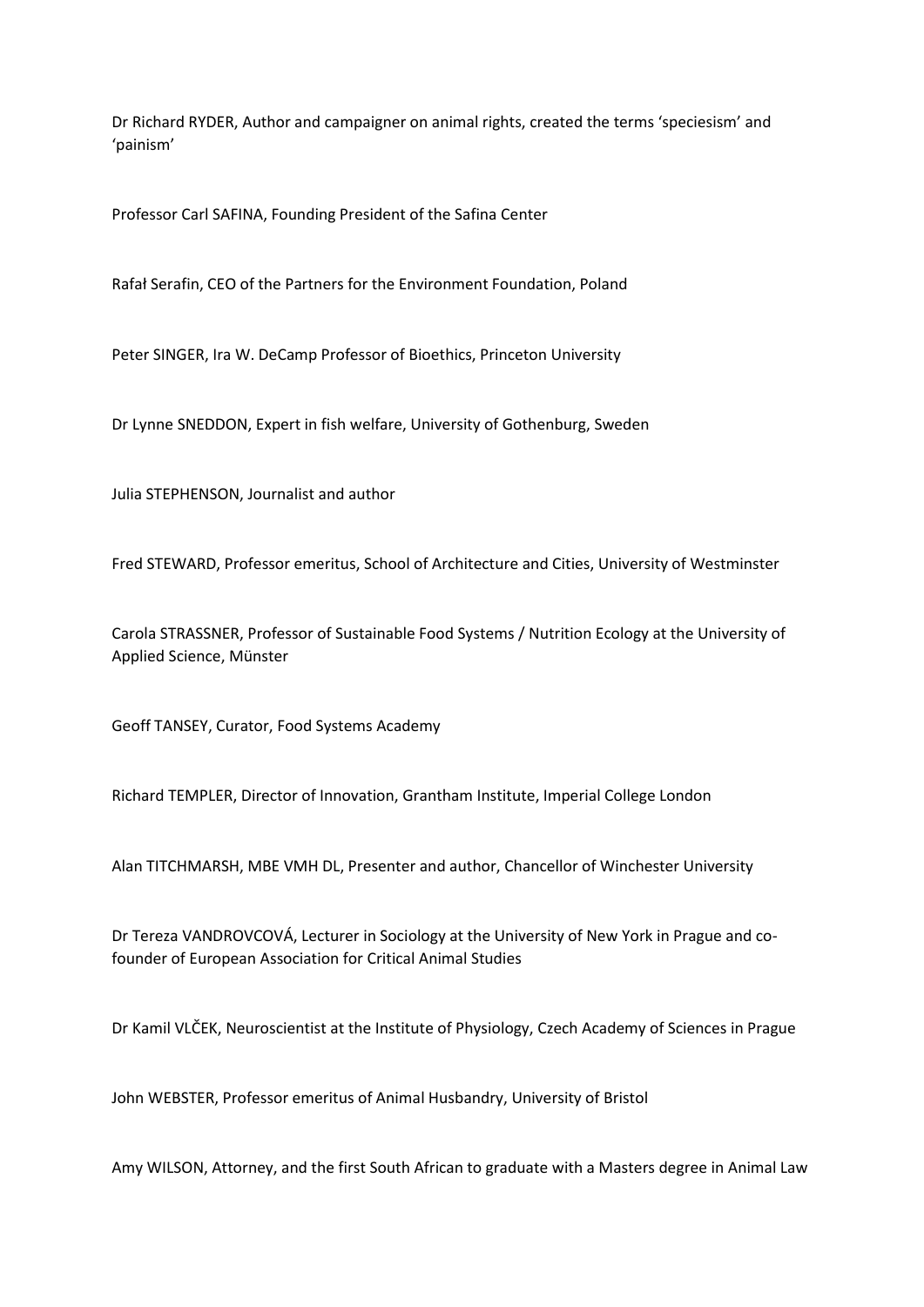Animal Defenders International Animal Interfaith Alliance Aquatic Life Institute Animal Protection Agency Born Free Foundation Brighter Green Buddhist Tzu Chi Foundation Catholic Concern for Animals Christian Vegetarian Association Compassion in World Farming International Conservative Animal Welfare Foundation Crustacean Compassion Eating Better Eurogroup for Animals Food Ethics Council Food Research Collaboration FOUR PAWS UK Friends of the Earth Czech Republic Friends of the Earth England Wales and Northern Ireland Green Alliance Greenpeace UK Humane Society International Labour Animal Welfare Society League Against Cruel Sports Lega Anti Vivisezione Mahavir Trust Nature Friendly Farming Network Naturewatch Foundation NESEHNUTÍ (Independent Social Ecological Movement) Nourish Scotland